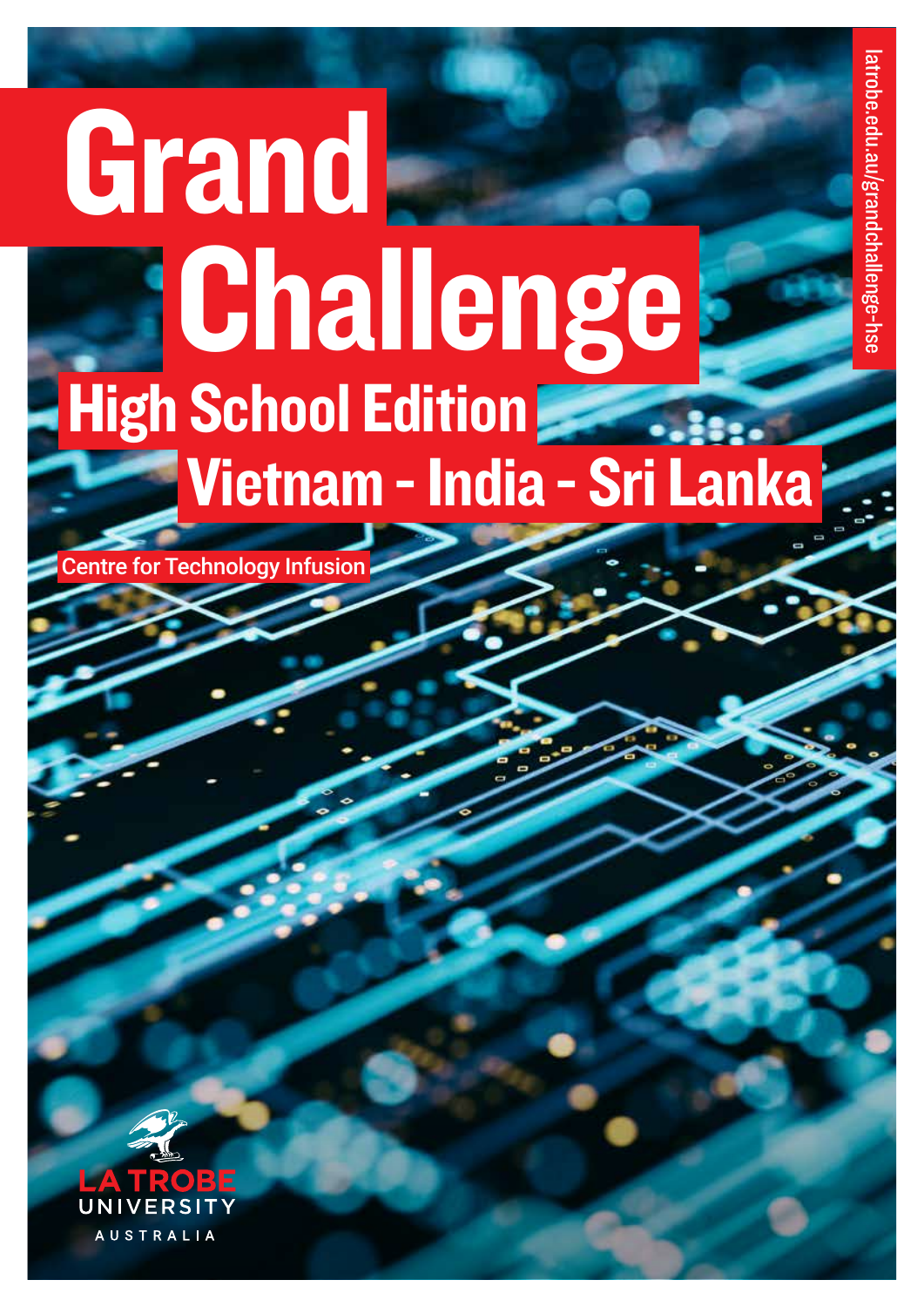## About the **Grand Challenge – High School Edition**

The Grand Challenge – High School Edition sets out to stimulate students to leverage new technologies and solve today's pressing problems. We are looking for bright high school students who have the insight, drive and tech ability to bring their innovations to life.

This competition is a collaboration between La Trobe's Centre for Technology Infusion, the La Trobe Innovation and Entrepreneurship Programs, the School of Engineering and Mathematical Sciences and the Business School.

## **Challenge Theme: Smart City Innovation**

No region in the world is urbanising faster than Asia and Asian cities have their own unique challenges, which are different from European cities.

With urban growth also come challenges of economic growth, sustainability, efficiency and liveability.

This year we are inviting students to use technology to help solve their own city's challenges, representing any of the following themes:

- infrastructure and technology
- mobility and transport
- health and wellbeing
- cultural heritage
- energy, waste and water.

The competition is open to high school students between the ages of 16 and 19 undertaking their schooling in Vietnam, India or Sri Lanka.

## **How does the competition work?**

High school students between the ages of 16 and 19 need to form teams of three to five people and register via the Grand Challenge website.

During the year, the eligible teams work to validate and refine their concept. At the end of Phase 1, each team needs to submit a short report on the project. Students will be able to access guiding material online, and workshops will be organised by the Centre for Technology Infusion. By the end of Phase 2, teams need to upload a video presenting their smart solution. The videos will be assessed based on the validity of the problem being solved, originality and impact of the solution, and market research and feasibility of the solution.

Two winning teams will be selected: one representing South East Asia (Vietnam) and one representing South Asia (India or Sri Lanka). The winners will be decided by popular vote, together with the Technology Infusion Grand Challenge panel of judges.

Supported by Victorian Government Trade and Investment, State Government of Victoria, Australia

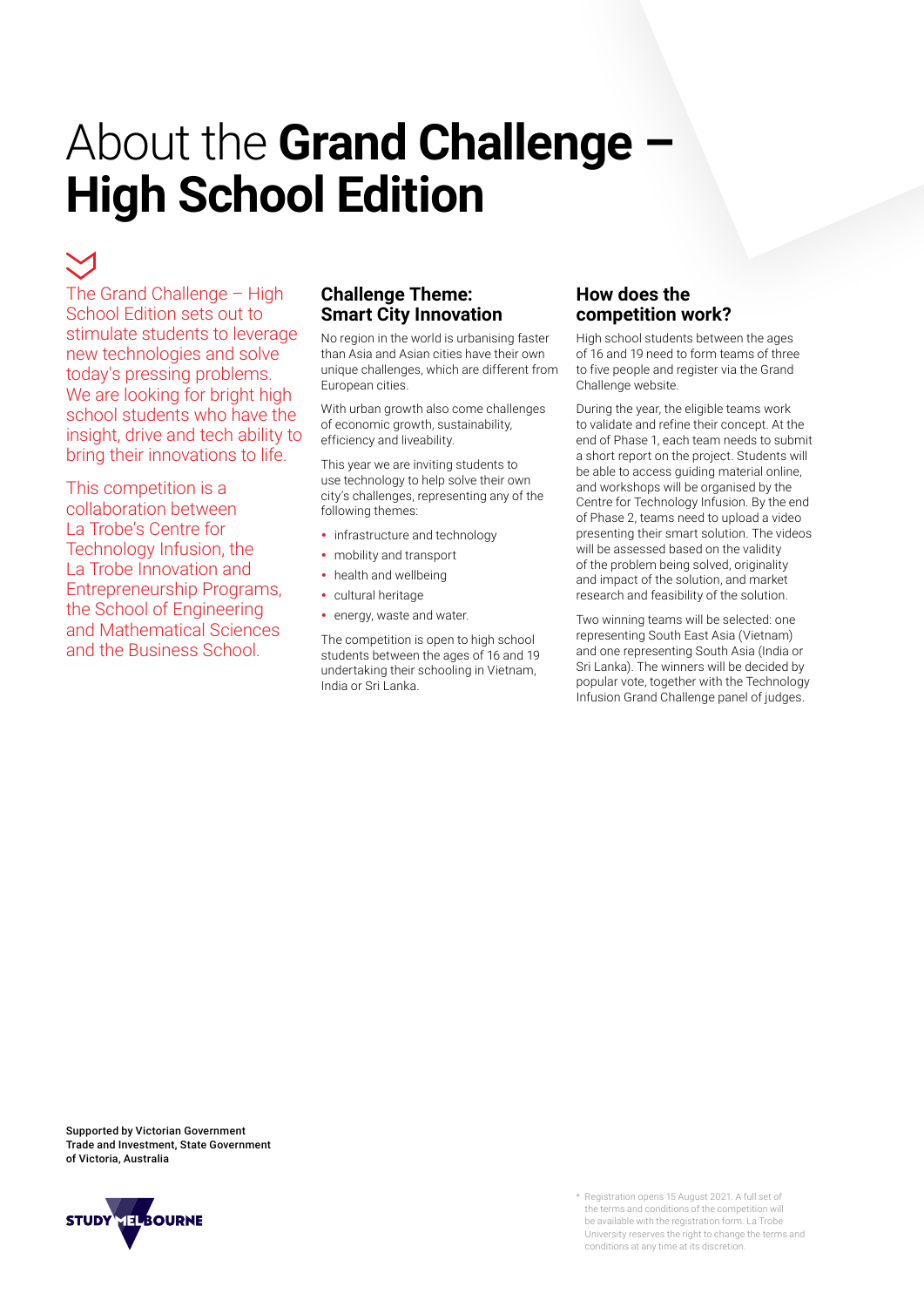

### WHAT WE ARE LOOKING FOR?

**Participants must:**

Demonstrate strategic insight.

Identify important issues faced by the community and develop smart, innovative solutions.



## WHO CAN PARTICIPATE?

## **Teams must consist of a maximum of 5 students and preferably with gender diversity. Students must:**

Be attending high school and aged between 16 and 19 years old.

Have demonstrated technical, entrepreneurial, or leadership qualities in academic and/or extra-curricular activities.

> Have approval from their Principal or Delegate to participate in this Challenge.



## **Two winning teams will be selected: one representing South East Asia (Vietnam) or one representing South Asia (India and Sri Lanka).**

Each member of the winning teams will receive an iPad along with a certificate to commemorate their achievement in this internationally-recognised competition.

Please note: Certificates of Participation will be issued to all teams who have completed phase 1 and 2 of the competition.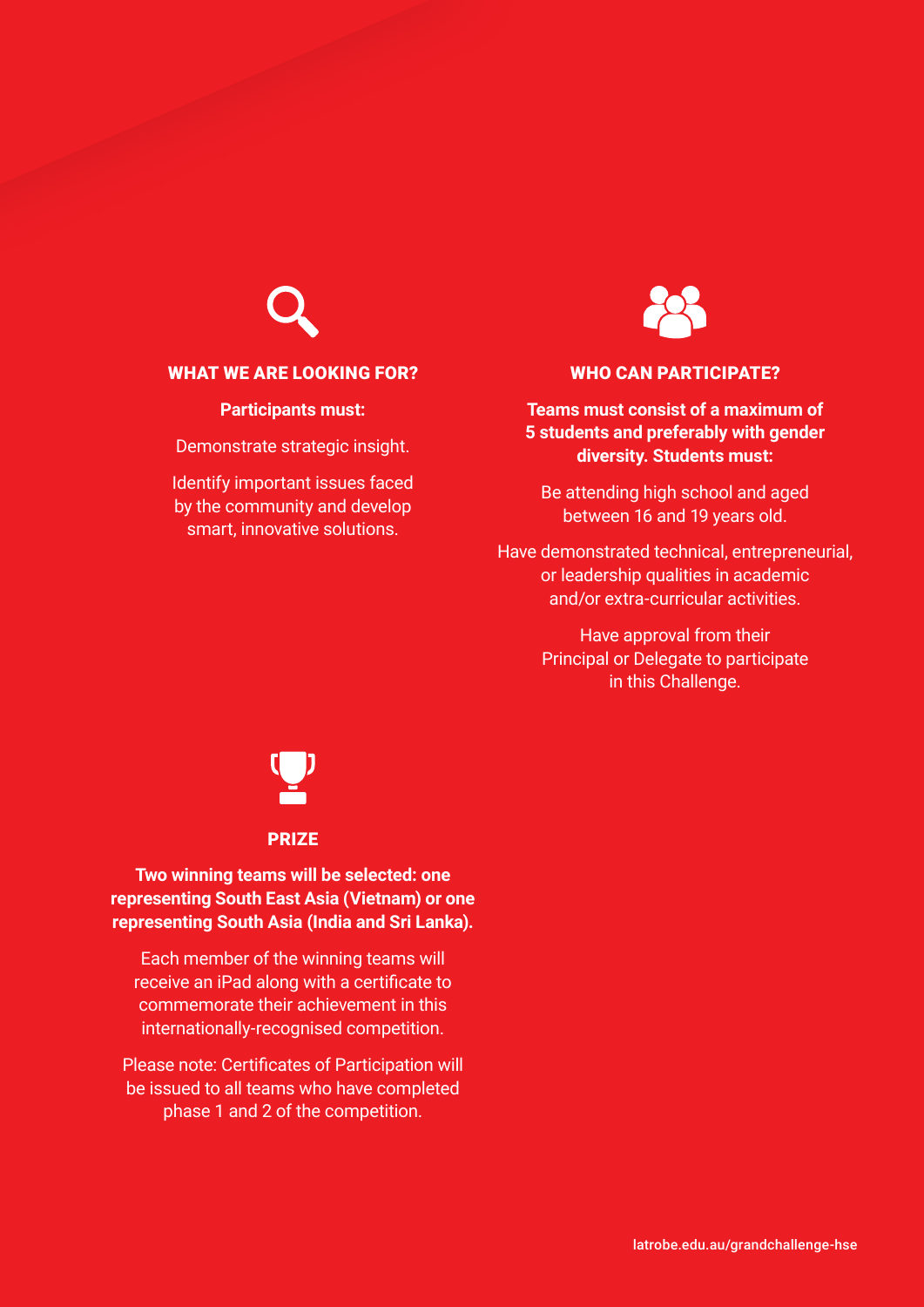## **FAQs** and **proceedings**

| <b>Question</b>                                                          | Answer                                                                                                                                                                                                                                                                                                                                                |
|--------------------------------------------------------------------------|-------------------------------------------------------------------------------------------------------------------------------------------------------------------------------------------------------------------------------------------------------------------------------------------------------------------------------------------------------|
| How can I participate?                                                   | Form a team of 3-5 peers and obtain a letter of support from your high school Principal or<br>their Delegate. Register your interest of the Challenge website and attach the letter to your<br>registration. You can check the eligibility criteria on the website.                                                                                   |
|                                                                          | Visit the website for more information: latrobe.edu.au/grandchallenge-hse                                                                                                                                                                                                                                                                             |
| Can you give me some examples<br>of problems you think can be addressed? | Some Smart City cases studies for inspiration:<br>• A smart navigation glove for motorcyclists embedded with bluetooth technology connected<br>to mobile phone navigation apps helps reduce road accidents caused by the use of mobile<br>phones by motocyclists. This innovative solution was developed by the 2019-2020 Grand<br>Challenge winners. |
|                                                                          | • A Korean City implemented smart water meters; today they double as a social health alert:<br>family of people who haven't used water in two days, are sent an alert.                                                                                                                                                                                |
|                                                                          | • The blood bank in Amsterdam uses smart heat exchange systems to 'store' the cold from<br>their water system in the winter, in order to keep blood cool in summer.                                                                                                                                                                                   |
|                                                                          | • Melbourne can get hot in summer and its tree health sensors measure the water<br>needs and CO <sub>2</sub> conversion of the trees, helping the city council maintain the foliage that<br>protects the city.                                                                                                                                        |
|                                                                          | • A hamburger chain implemented smart gas meters, to warn them when a bottle was about<br>to go empty, but they also found that they hadn't been receiving full gas tanks<br>all the while, generating significant savings.                                                                                                                           |
| How can I win?<br>What are the judgement criteria?                       | The final judgement criteria will be:                                                                                                                                                                                                                                                                                                                 |
|                                                                          | Validity of the problem being solved (35%)                                                                                                                                                                                                                                                                                                            |
|                                                                          | • How well is the problem defined and supported?                                                                                                                                                                                                                                                                                                      |
|                                                                          | • Have the risks and opportunities of the concept been identified and assessed?                                                                                                                                                                                                                                                                       |
|                                                                          | Originality and impact of the solution (35%)                                                                                                                                                                                                                                                                                                          |
|                                                                          | • How unique is the solution?                                                                                                                                                                                                                                                                                                                         |
|                                                                          | • Impact: Is it an incremental improvement or transformative solution?                                                                                                                                                                                                                                                                                |
|                                                                          | Commercialisation potential of the solution (30%)                                                                                                                                                                                                                                                                                                     |
|                                                                          | • How thorough is the market analysis of similar solutions?                                                                                                                                                                                                                                                                                           |
|                                                                          | • How feasible is the solution to implement in real life?                                                                                                                                                                                                                                                                                             |
| What are the key dates and deadlines?                                    | • Sign up: Registration will open on 15 August 2021 and close on 31 December 2021<br>• End of Phase 1 project report submission: February 2022<br>• Submission of final project: April 2022<br>• Final event: (to be announced): May 2022                                                                                                             |

## **For the full terms and conditions, please see:**

[latrobe.edu.au/grandchallenge-hse](http://latrobe.edu.au/grandchallenge-hse)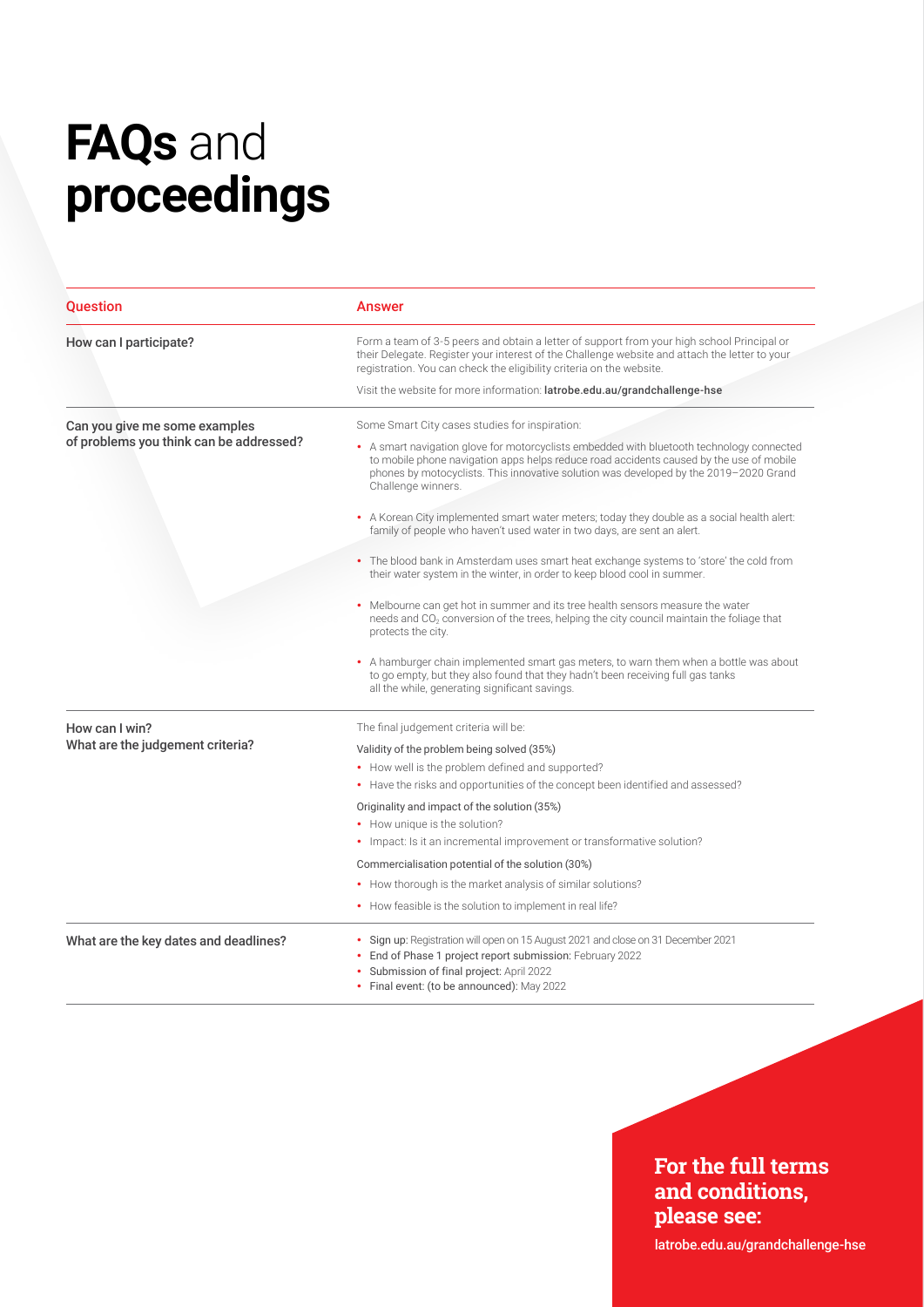## Centre for Technology Infusion – La Trobe's **top tier R&D Centre**

The Centre for Technology Infusion (CTI) is an award winning R&D Centre based in the School of Engineering and Mathematical Sciences. The core of expertise of CTI is in the design and development of Sensor Systems, Micro Chips, Wired/Wireless Systems, System Integration and Complex Data Analytics.

Our clients come to us to apply new technologies to solve existing problems, which usually starts with a feasibility verification and can consequently result in prototype development, field trials, market ready development and integration with legacy systems.

## **Blue chip standards**

CTI has established industry standard infrastructure to support research and technology development in these areas, including an ecosystem of the world's best delivery partners in Europe, South-East Asia and India.

### **De-risking investment**

The Centre has a strong track record of delivering field-ready solutions thanks to its Proven Risk Elimination Methodology.

All our projects are in collaboration with industry and government partners and our teams are predominantly externally funded. In selected cases we even take equity in start-ups.

As a research and development centre we know that the creation of new products is a journey which can take unexpected turns. Our experienced teams can rapidly adapt to changes and challenges in product innovation cycles – always keeping an outcome oriented mindset.



### **CTI Awards 2017**  *From left to right:* Scott McKenzie (CEO, SensaData P/L), Hon Philip Dalidakis (Minister for Trade and Investment / Minister for Innovation and the Digital Economy / Minister for Small Business), and Professor Aniruddha Desai (CTI Director, School of Engineering and Mathematical Science, La Trobe University).



**Autonobus** Victoria's first autonomous shuttle bus at La Trobe University.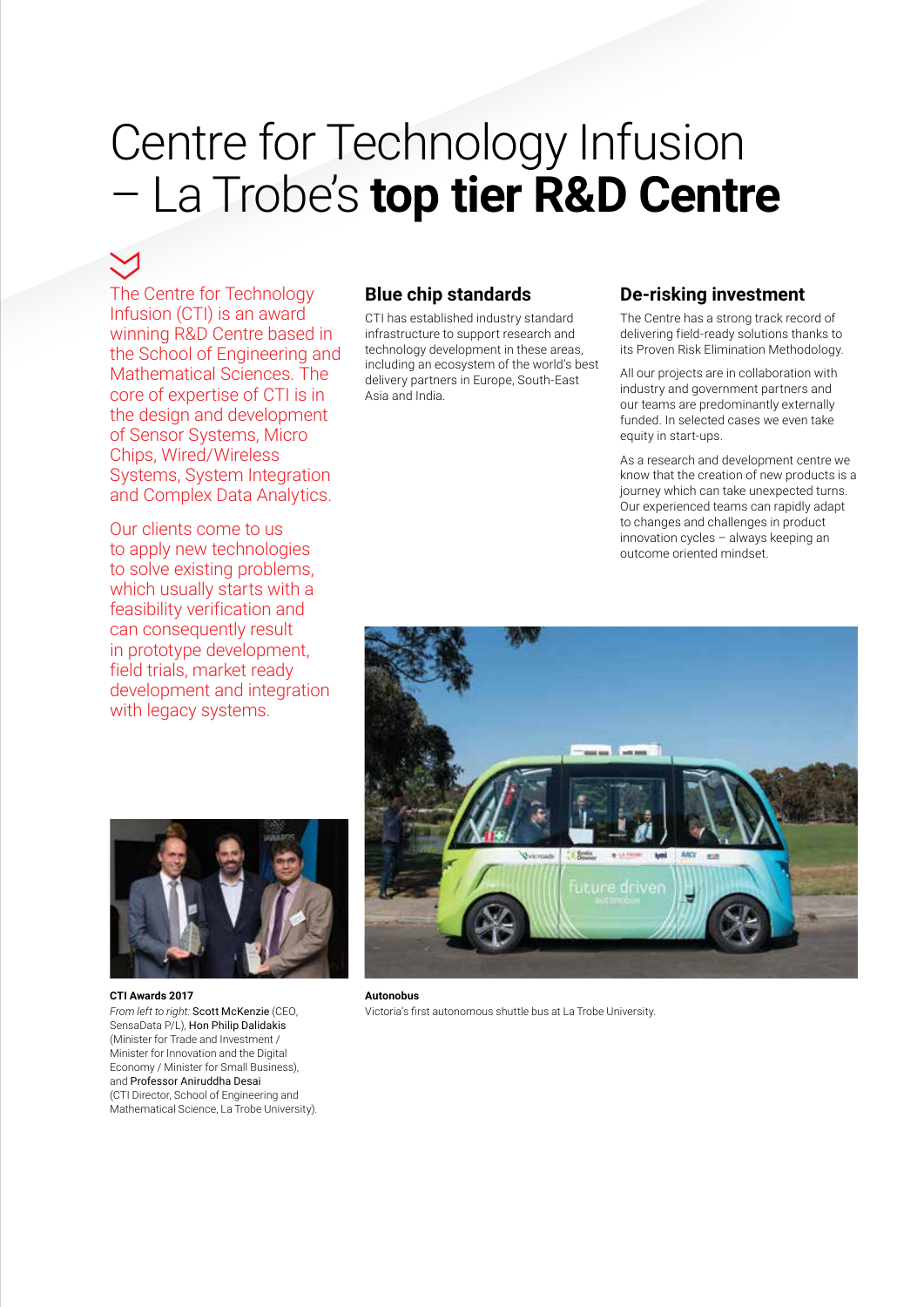## La Trobe **Innovation and Entrepreneurship Programs**

## **A new approach to cultivating innovation and entrepreneurship**

La Trobe Entrepreneurship and Innovation Programs (LTI&E) launched in 2017 when La Trobe University won a \$1mil grant to develop a regional accelerator program (known as the La Trobe Accelerator Program).

During the next 4 years, the program has helped 57 start-ups, over 1,350 small business during COVID-19 crisis, distributed over \$300k grants and hosted over 500 events. The team was successful in winning the Australian Financial Review' Community Engagement award in 2018 due to its commitment to regional engagement. In 2020, LTI&E received a mention in Scott Morison's Letter to Bendigo for their Bendigo Invention and Innovation Festival (BIIF).

The La Trobe Innovation and Entrepreneurship Programs embody the strengths and cultural qualities of La Trobe University – with a strong regional presence and targeted external partnerships, we create high standard programs that support the development and interest of entrepreneurship in students, staff, alumni and the wider start-up ecosystem.

## **La Trobe Innovation and Entrepreneurship Programs has as mission to develop entrepreneurship through three main objectives:**

- Access to global markets through the Global Markets Accelerator Program
- Creation of a talent pool by creating opportunities for students to work in small entrepreneur teams and businesses
- Develop and support entrepreneurs in regional Victoria.



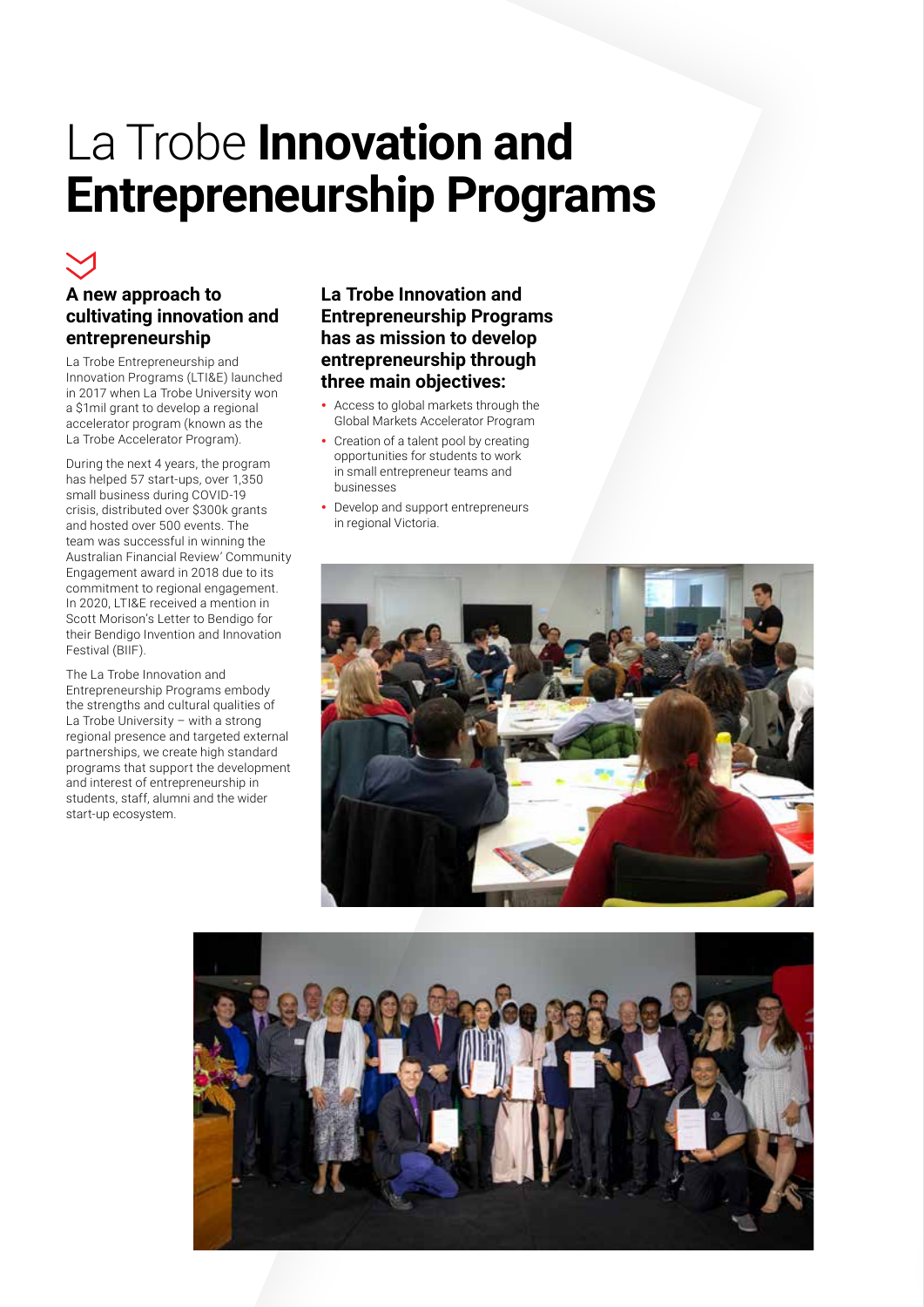## La Trobe **School of Engineering and Mathematical Sciences**



The School of Engineering and Mathematical Sciences (SEMS) provides an integrated network of high-level research expertise across engineering, computing sciences and the mathematical sciences.

### SEMS contains active research groups in:

- manufacturing
- civil, electronic and electrical engineering
- signal processing
- sensors
- internet of things
- artificial intelligence and image processing
- information systems
- virtual and augmented reality
- data science
- statistics
- mathematics

In addition to Centre for Technology Infusion (CTI) itself, SEMS also embeds the La Trobe Cyber Hub (Cybersecurity Centre)) and the planned Cisco Centre for Artificial Intelligence and the Internet of Things.

The most recent Excellence in Research Assessment exercise conducted by the Australian Research Council, rated six distinct areas at or above world average: civil engineering (well above); information systems (above); artificial intelligence and image processing (above); pure mathematics (above); statistics (above); applied mathematics (world standard).



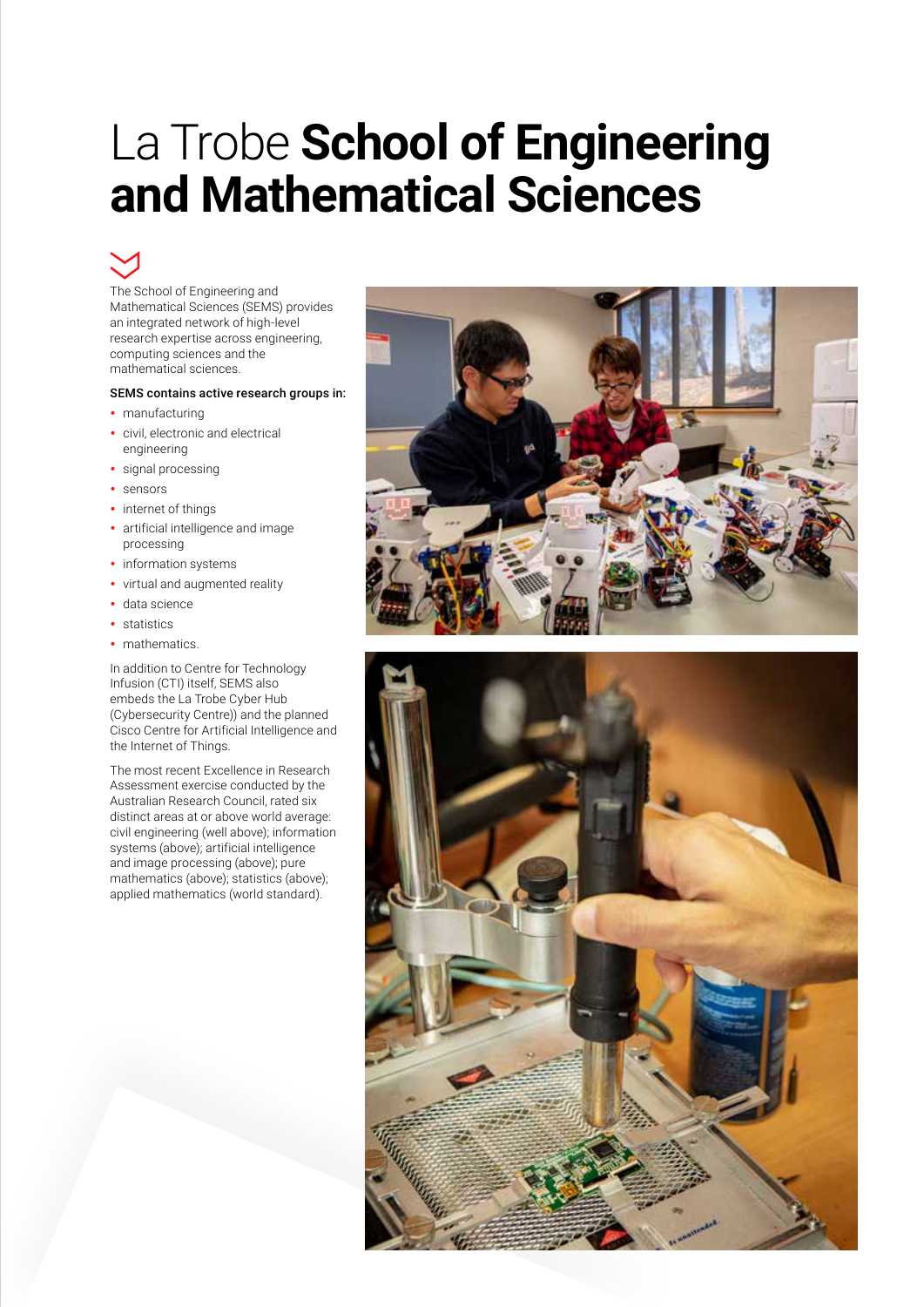## La Trobe **Business School**

La Trobe Business School is an accredited member of AACSB International – the Association to Advance Collegiate Schools of Business – the highest standard of achievement for business schools worldwide.

La Trobe Business School conducts research across a wide range of discipline areas and is recognised as a world leader in several areas by the Australian Government in its recent Excellence in Research Australia assessment. It rates "well above world standard" for banking, finance and investment, while commerce, management, tourism and services, accounting, auditing and accountability, business and management, tourism, economics and applied economics are all "at world standard" (ERA 2018-2019).

La Trobe Business School is home to a number of cross-disciplinary research centres. These centres are engaged with community, industry and international experts in business and management. The purpose of the centres is to further expert knowledge in their respective fields.

Centre for Data Analytics and Cognition is one such research centre that focuses on the theoretical advancement of AI, as well its practical contributions to organisations, the economy and society.

The Business School offers academic programs including the QS ranked Master of Business Analytics and the Bachelor of Business Analytics.



### **La Trobe Business School has research strengths in:**

- Corporate social responsibility, governance and business ethics
- Tourism, hospitality and event management
- Financial reporting and taxation
- Critical social and sustainability accounting
- Asset pricing and investment
- Financial market microstructure and information
- Financial econometrics
- Social marketing
- Branding.



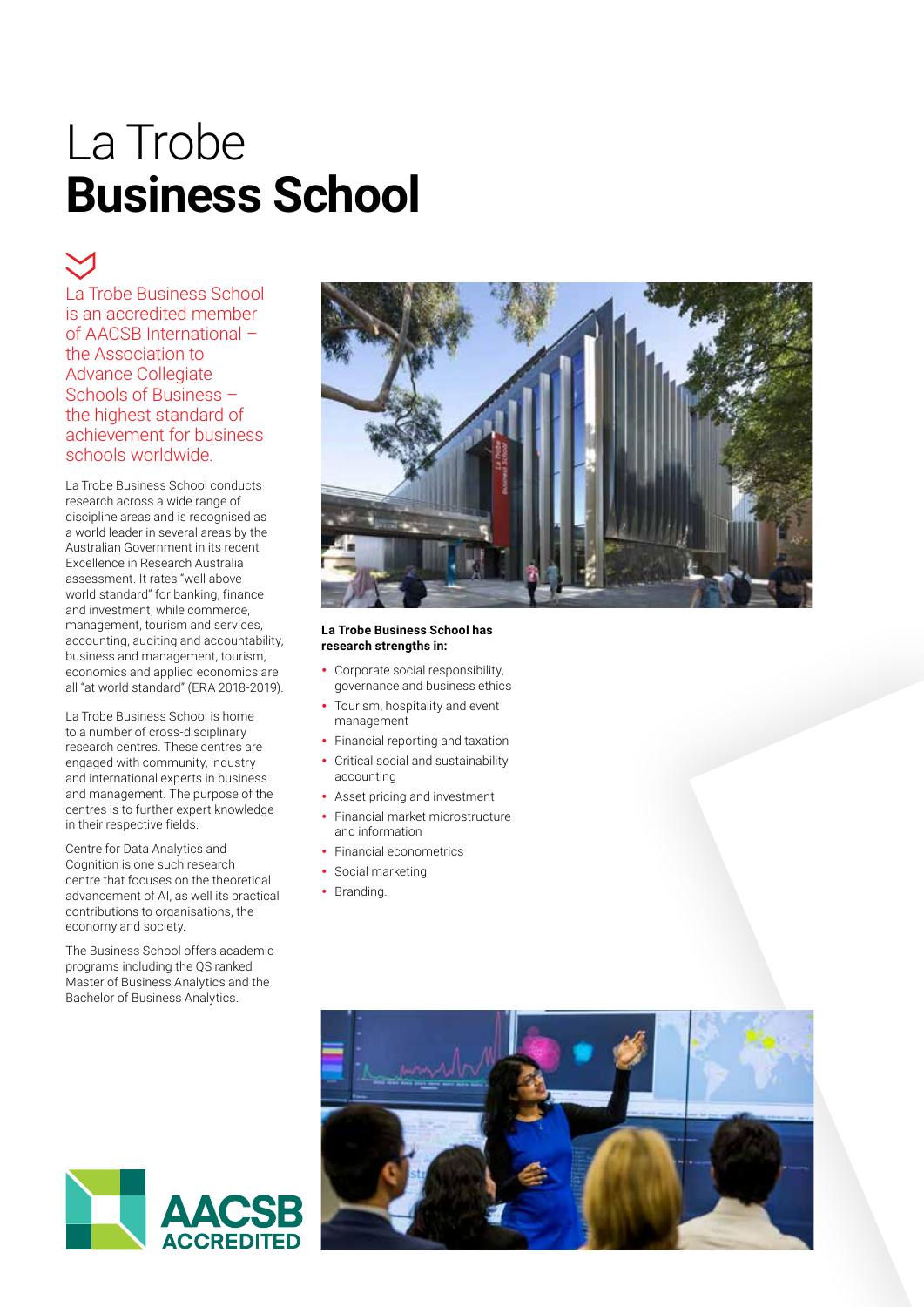WE'RE IN THE TOP 1% OF 27000 UNIVERSITIES WORLDWIDE1

## WE PRODUCE CAREER-READY GRADUATES

WITH 87% OF OUR UNDERGRADUATES AND 94% OF OUR POSTGRADUATES FINDING WORK WITHIN FOUR MONTHS.<sup>2</sup>

## WE'VE BUILT A REPUTATION OF EXCELLENCE

itika i kampan

WITH 23 FIELDS OF RESEARCH RATED WELL ABOVE WORLD STANDARD.<sup>3</sup>

## WE'RE ONE OF THE BEST 50 UNIVERSITIES IN THE ASIA-PACIFIC REGION.<sup>4</sup>

## LA TROBE IS THE FIRST UNIVERSITY IN AUSTRALIA

TO RECEIVE A SIX-STAR RATING FOR SUSTAINABLE LARGE-SCALE DEVELOPMENTS4

> 1. Times Higher Education (THE), 2020, World University Rankings 2021; Consejo Superior de Investigaciones Científicas (CSIC), 2021, Ranking Web of Universities.

- 2. Quality Indicators for Learning and Teaching (QILT), 2021, ComparED Overall undergraduate results for La Trobe University. 3. Australian Research Council, 2019, Excellence in Research for
	- Australia (ERA) Outcomes 2018.

4. Quality Indicators for Learning and Teaching (QILT), 2021, ComparED: Overall undergraduate results for La Trobe University. 5. Green Star – Communities accreditation, measured against five impact categories: governance, liveability, economic prosperity, environment and innovation

[latrobe.edu.au/grandchallenge-hse](http://latrobe.edu.au/grandchallenge-hse)